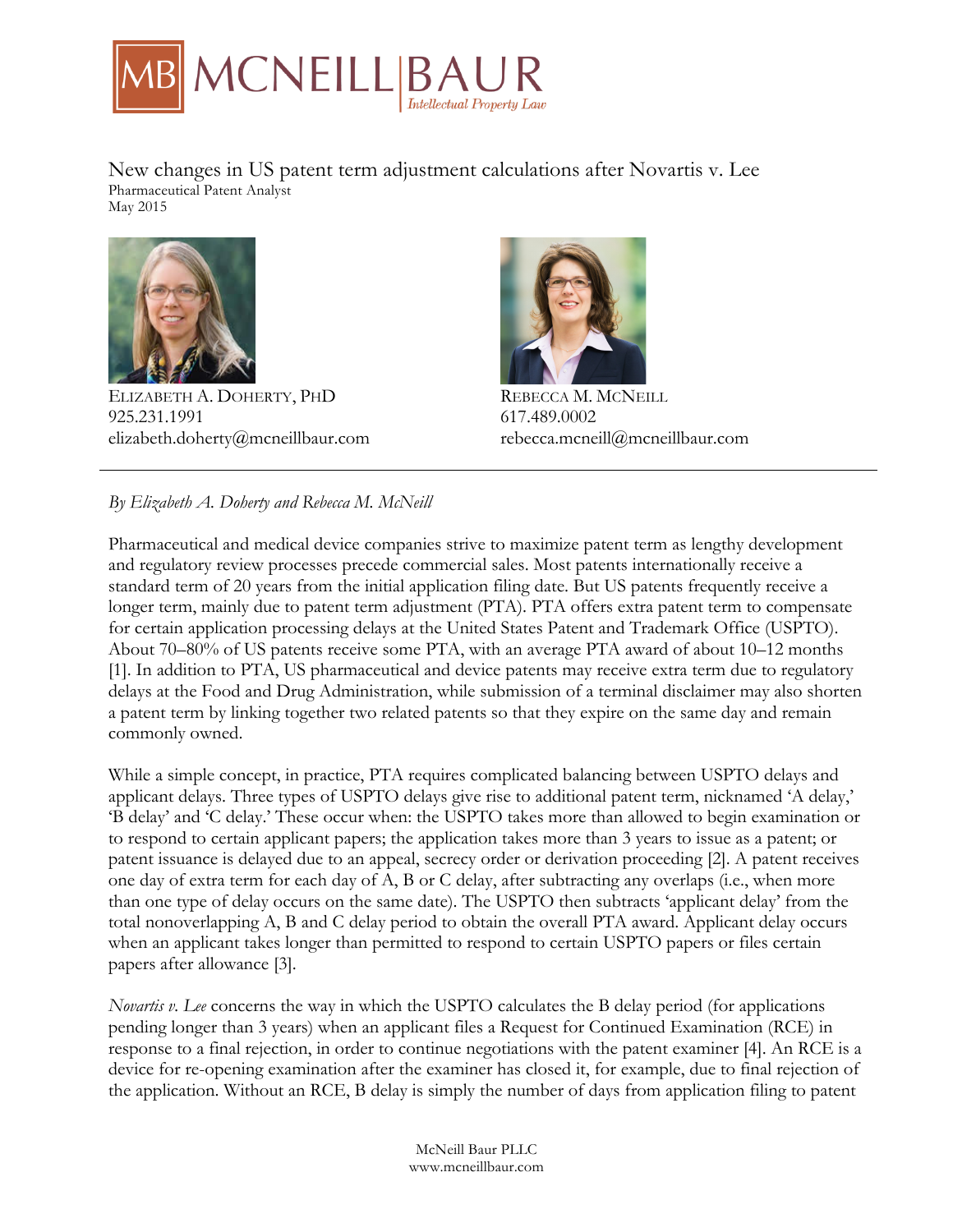issuance that extend beyond 3 years. But when an applicant files an RCE, the USPTO had calculated the B delay as the number of days from application filing date to first RCE filing date that extend beyond 3 years. In other words, filing an RCE terminated the B delay period. Novartis argued to the court that the USPTO had misinterpreted the underlying law, and that when an applicant files an RCE before allowance of the application, the B delay should only be reduced by the period between RCE filing and allowance of the application. In Novartis's opinion, B delay should include the period from allowance of the application to issuance of the patent, usually several months. The court agreed. Accordingly, the court decision requires the USPTO to award a longer term to most patents that are pending for more than 3 years and have at least one RCE filing before allowance.

## **USPTO rule changes following Novartis**

Although the *Novartis* decision published in January 2014, the USPTO did not issue final rule changes to implement the decision until 9 January 2015 [5]. In June 2014, the USPTO published proposed rule changes [6]. Several individuals and groups, including the American Intellectual Property Law Association (AIPLA), the Intellectual Property Owners Association (IPO) and the Pharmaceutical Research and Manufacturers of America (PhRMA) made public comments on those proposals in August 2014 [7]. The USPTO's final rule package revises the earlier proposals and addresses those public comments.

The USPTO first amends Rule 1.703(b)(1), pertaining to calculation of B delay when the applicant files an RCE. The language of the amended rule follows the previous proposal. Specifically, the rule cuts off from the B delay the period from the filing date of an RCE up to the mailing date of a Notice of Allowance. Comments on the previous proposal argued that this rule results in a PTA that is one day shorter than set forth in the court decision and that the mailing date of the Notice of Allowance should not be excluded from the B delay [8]. But the USPTO disagreed and did not revise the language.

The USPTO states that the revised Rule 1.703(b)(1) will apply to newly granted patents as well as retroactively to previously issued patents [9]. But the USPTO also clarifies that the rule will not apply retroactively to previously issued patents unless the patentee had timely petitioned for a PTA recalculation in light of *Novartis* [10]. Specifically, under Rule 1.705(b) a patentee must petition for PTA recalculation within 7 months of patent issuance or any additional term that could have been awarded is waived. A patentee may also appeal an adverse USPTO petition decision in court if necessary. The USPTO notes that it has calculated B delay according to these new rules since 7 October 2014, implying that patents issued before that date will not receive a complete PTA award accounting for *Novartis* unless the patentee filed a timely petition requesting it [11].

The USPTO also revises Rule 1.704(c) to create a new form of applicant delay for the filing of an RCE after receipt of a Notice of Allowance. RCEs are mainly filed after allowance to submit an Information Disclosure Statement (IDS) containing copies of prior art references or other materials relevant to the application. A postallowance RCE restarts examination, as the application returns to the examiner. Once the examiner reaffirms patentability, the USPTO will issue another Notice of Allowance.

The new USPTO rules will now treat many such postallowance RCEs as applicant delays. Under new Rule 1.704(c)(12), filing an RCE after allowance will reduce the overall PTA by the period from the day following the initial Notice of Allowance up to the RCE filing date. This rule change did not go into effect until 10 March 2015, however, and thus, will not impact RCEs filed prior to that date.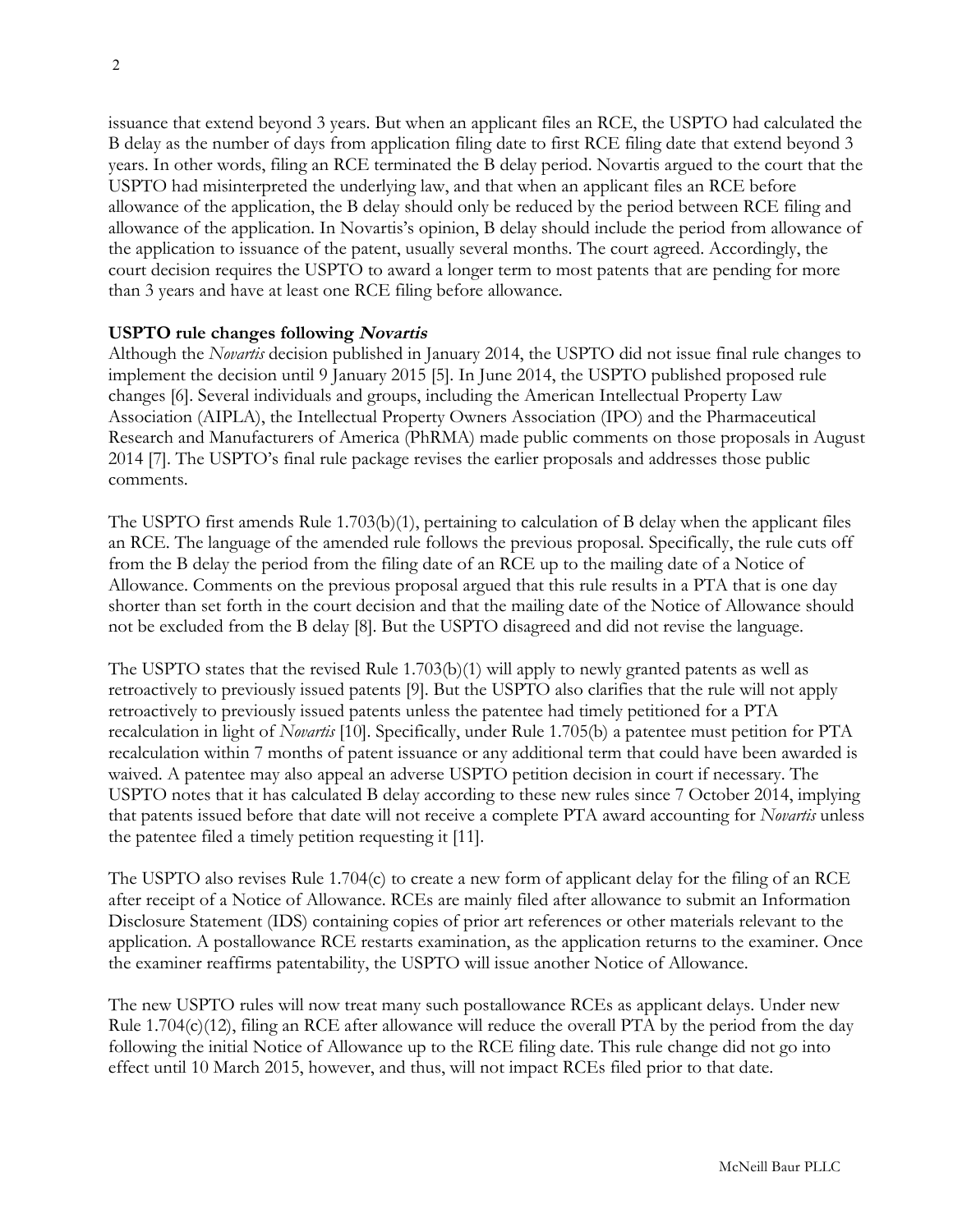The changes to Rules 1.703 and 1.704 taken together mean that, if an applicant files an RCE after allowance and then receives a new Notice of Allowance, the PTA award will not include any of the time from the first allowance to the subsequent allowance. Specifically, the time from the day after the first allowance to the RCE filing is applicant delay, and the time from RCE filing to the subsequent allowance is excluded from the B delay.

Public commenters criticized the change to Rule 1.704 as outside the scope of the *Novartis* decision, among other reasons, but the USPTO did not withdraw it [12]. In the USPTO's view, without this rule change, an applicant could use a postallowance RCE in order to delay patent issuance and add to the PTA award [13].

The USPTO added an exception to this new rule, however, in response to the public comments [14]. Specifically, under revised Rule 1.704(d)(1), a postallowance RCE does not cause applicant delay if it is accompanied only by an IDS, and the applicant also certifies: that the IDS lists only references "*first cited in any communication from a patent office in a counterpart… application or from the (USPTO)*" or a patent office communication itself, and that the communication submitted with the IDS or listing the cited references was first received within 30 days of the RCE/IDS submission. This same exception already applies to IDSs submitted at earlier points during prosecution.

## **Conclusion**

Collectively, these rule changes strongly encourage patent applicants to pay close attention to their information disclosure practices and to review Notices of Allowance quickly upon receipt. Applicants may wish to review the application and information disclosure status at particular points during examination in order to avoid submitting papers after allowance. And while some postallowance IDSs may not result in an overall loss of PTA, applicants should treat with care the required certification statements to avoid such a PTA loss. Thus, these rules as a whole, along with many other USPTO rules, strongly encourage early IDS submissions as a strategy for maximizing US patent term.

## Financial & competing interests disclosure

The authors have no other relevant affiliations or financial involvement with any organization or entity with a financial interest in or financial conflict with the subject matter or materials discussed in the manuscript apart from those disclosed.

No writing assistance was utilized in the production of this manuscript.

## **References**

1 Crouch D. USPTO Continues to Reduce Patent Term Adjustments. http://patentlyo.com 2 *See* 35 U.S.C. § 154(b)(1)(A), (B), and (C). 3 *See* § 154(b)(2)(C). 4 *Novartis AG v. Lee,* 740 F.3d 593 (Fed. Cir. 2014). 5 80 Fed. Reg. 1346. 6 79 Fed. Reg. 34,681. 7 USPTO gov. www.uspto.gov/patents/law 8 AIPLA letter of August 13, 2014, at 5; IPO letter of August 18, 2014, at 2; PhRMA letter of August 18, 2014, at 2. www.uspto.gov 9 80 Fed. Reg. at 1346, 3rd column. 10 *Id.* at 1348, 1st column. 11 *Id.*